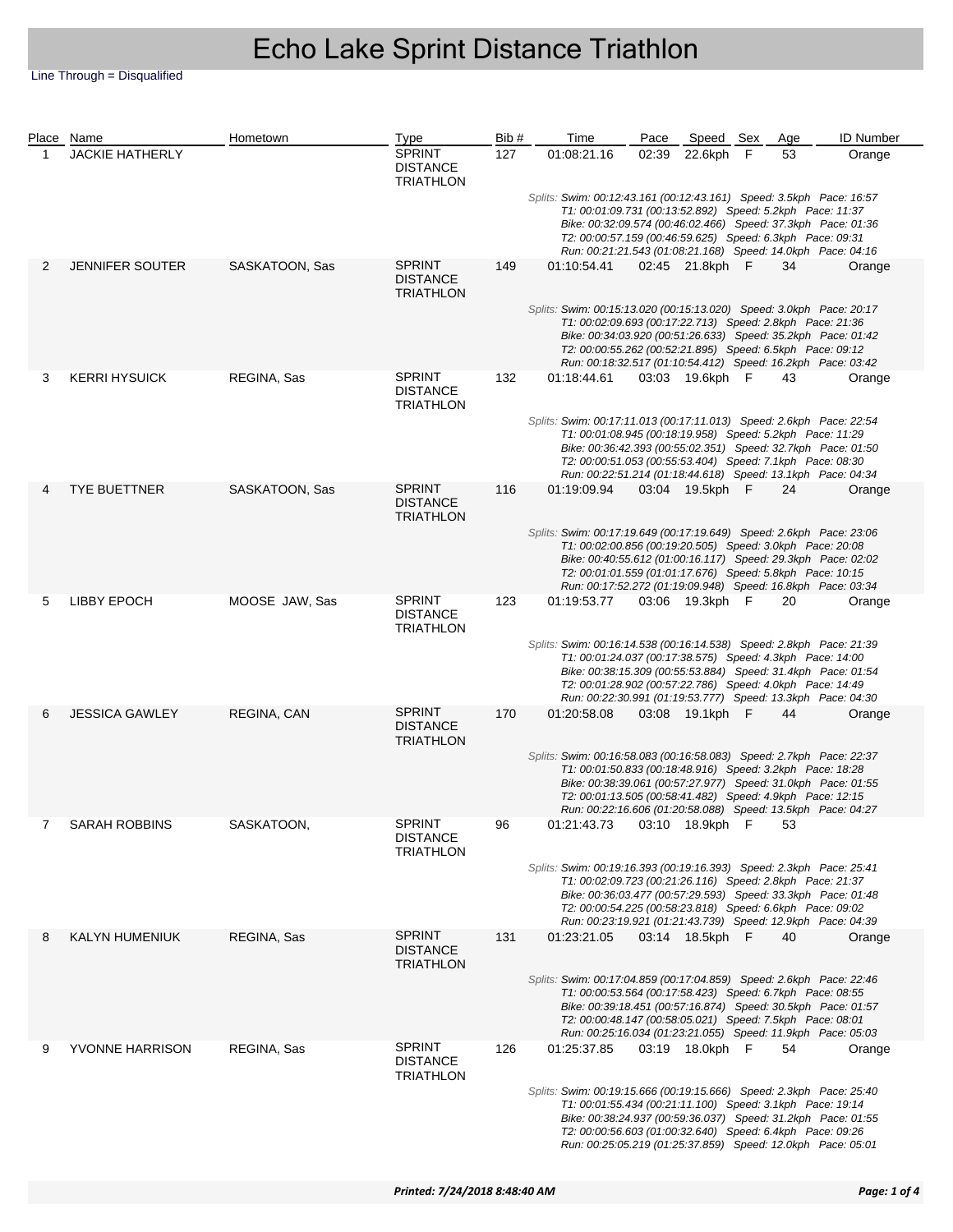Line Through = Disqualified

|    | Place Name                               | Hometown       | Type                                                 | Bib# | Time                                                                                                                                                                                                                                                                                                                            | Pace  | Speed Sex       |     | Age | <b>ID Number</b> |
|----|------------------------------------------|----------------|------------------------------------------------------|------|---------------------------------------------------------------------------------------------------------------------------------------------------------------------------------------------------------------------------------------------------------------------------------------------------------------------------------|-------|-----------------|-----|-----|------------------|
| 10 | <b>JASMIN CHURKO</b>                     | MELVILLE, Sas  | <b>SPRINT</b><br><b>DISTANCE</b><br><b>TRIATHLON</b> | 120  | 01:25:47.78                                                                                                                                                                                                                                                                                                                     | 03:19 | 18.0kph         | - F | 31  | Orange           |
|    |                                          |                |                                                      |      | Splits: Swim: 00:18:33.666 (00:18:33.666) Speed: 2.4kph    Pace: 24:44<br>T1: 00:02:21.398 (00:20:55.064) Speed: 2.5kph Pace: 23:33<br>Bike: 00:39:41.896 (01:00:36.960) Speed: 30.2kph Pace: 01:59<br>T2: 00:01:22.658 (01:01:59.618) Speed: 4.4kph Pace: 13:46<br>Run: 00:23:48.165 (01:25:47.783) Speed: 12.6kph Pace: 04:45 |       |                 |     |     |                  |
| 11 | <b>MAUREEN POWELL</b>                    | REGINA, Sas    | <b>SPRINT</b><br><b>DISTANCE</b><br><b>TRIATHLON</b> | 144  | 01:27:50.34                                                                                                                                                                                                                                                                                                                     |       | 03:24 17.6kph F |     | 55  | Orange           |
|    |                                          |                |                                                      |      | Splits: Swim: 00:17:40.594 (00:17:40.594) Speed: 2.5kph Pace: 23:34<br>T1: 00:03:03.162 (00:20:43.756) Speed: 2.0kph Pace: 30:31<br>Bike: 00:40:38.774 (01:01:22.530) Speed: 29.5kph Pace: 02:01<br>T2: 00:01:20.184 (01:02:42.714) Speed: 4.5kph Pace: 13:21<br>Run: 00:25:07.632 (01:27:50.346) Speed: 11.9kph Pace: 05:01    |       |                 |     |     |                  |
| 12 | KARLA HILLIS                             | SASKATOON, Sas | <b>SPRINT</b><br><b>DISTANCE</b><br><b>TRIATHLON</b> | 129  | 01:30:23.13                                                                                                                                                                                                                                                                                                                     |       | 03:30 17.1kph F |     | 27  | Orange           |
|    |                                          |                |                                                      |      | Splits: Swim: 00:15:48.300 (00:15:48.300) Speed: 2.8kph    Pace: 21:04<br>T1: 00:01:44.138 (00:17:32.438) Speed: 3.5kph Pace: 17:21<br>Bike: 00:44:27.759 (01:02:00.197) Speed: 27.0kph Pace: 02:13<br>T2: 00:00:43.497 (01:02:43.694) Speed: 8.3kph Pace: 07:14<br>Run: 00:27:39.442 (01:30:23.136) Speed: 10.8kph Pace: 05:31 |       |                 |     |     |                  |
| 13 | STEPHANIE MEHLSEN                        | REGINA, Sas    | <b>SPRINT</b><br><b>DISTANCE</b><br><b>TRIATHLON</b> | 139  | 01:30:35.40                                                                                                                                                                                                                                                                                                                     |       | 03:31 17.1kph F |     | 34  | Orange           |
|    |                                          |                |                                                      |      | Splits: Swim: 00:16:37.157 (00:16:37.157) Speed: 2.7kph Pace: 22:09<br>T1: 00:02:02.119 (00:18:39.276) Speed: 2.9kph Pace: 20:21<br>Bike: 00:44:31.243 (01:03:10.519) Speed: 27.0kph Pace: 02:13<br>T2: 00:01:48.715 (01:04:59.234) Speed: 3.3kph Pace: 18:07<br>Run: 00:25:36.174 (01:30:35.408) Speed: 11.7kph Pace: 05:07    |       |                 |     |     |                  |
| 14 | <b>LISA MERK</b>                         | REGINA, Sas    | <b>SPRINT</b><br><b>DISTANCE</b><br><b>TRIATHLON</b> | 140  | 01:32:42.11                                                                                                                                                                                                                                                                                                                     |       | 03:36 16.7kph F |     | 45  | Orange           |
|    |                                          |                |                                                      |      | Splits: Swim: 00:20:04.311 (00:20:04.311) Speed: 2.2kph    Pace: 26:45<br>T1: 00:01:20.656 (00:21:24.967) Speed: 4.5kph Pace: 13:26<br>Bike: 00:41:53.388 (01:03:18.355) Speed: 28.6kph Pace: 02:05<br>T2: 00:01:30.454 (01:04:48.809) Speed: 4.0kph Pace: 15:04<br>Run: 00:27:53.302 (01:32:42.111) Speed: 10.8kph Pace: 05:34 |       |                 |     |     |                  |
| 15 | <b>HEATHER IRVINE</b>                    | REGINA, Sas    | <b>SPRINT</b><br><b>DISTANCE</b><br>TRIATHLON        | 134  | 01:34:19.08                                                                                                                                                                                                                                                                                                                     |       | 03:39 16.4kph F |     | 35  | Orange           |
|    |                                          |                |                                                      |      | Splits: Swim: 00:20:05.939 (00:20:05.939) Speed: 2.2kph Pace: 26:47<br>T1: 00:02:12.276 (00:22:18.215) Speed: 2.7kph Pace: 22:02<br>Bike: 00:43:40.886 (01:05:59.101) Speed: 27.5kph Pace: 02:11<br>T2: 00:01:37.832 (01:07:36.933) Speed: 3.7kph Pace: 16:18<br>Run: 00:26:42.150 (01:34:19.083) Speed: 11.2kph Pace: 05:20    |       |                 |     |     |                  |
|    | <b>TANYA SCHULER</b>                     | SASKATOON, Sas | <b>SPRINT</b><br><b>DISTANCE</b><br><b>TRIATHLON</b> | 148  | 01:36:10.59  03:44  16.1kph  F  40  Orange                                                                                                                                                                                                                                                                                      |       |                 |     |     |                  |
|    |                                          |                |                                                      |      | Splits: Swim: 00:18:04.385 (00:18:04.385) Speed: 2.5kph Pace: 24:05<br>T1: 00:01:58.801 (00:20:03.186) Speed: 3.0kph Pace: 19:48<br>Bike: 00:42:24.854 (01:02:28.040) Speed: 28.3kph Pace: 02:07<br>T2: 00:01:55.972 (01:04:24.012) Speed: 3.1kph Pace: 19:19<br>Run: 00:31:46.584 (01:36:10.596) Speed: 9.4kph Pace: 06:21     |       |                 |     |     |                  |
| 17 | <b>GLEN-MARY</b><br><b>CHRISTOPHER</b>   | YORKTON, Sas   | <b>SPRINT</b><br><b>DISTANCE</b><br><b>TRIATHLON</b> | 119  | 01:36:21.70                                                                                                                                                                                                                                                                                                                     |       | 03:44 16.0kph F |     | 43  | Orange           |
|    |                                          |                |                                                      |      | Splits: Swim: 00:22:05.259 (00:22:05.259) Speed: 2.0kph Pace: 29:27<br>T1: 00:01:28.123 (00:23:33.382) Speed: 4.1kph Pace: 14:41<br>Bike: 00:43:18.811 (01:06:52.193) Speed: 27.7kph Pace: 02:09<br>T2: 00:01:03.146 (01:07:55.339) Speed: 5.7kph Pace: 10:31<br>Run: 00:28:26.369 (01:36:21.708) Speed: 10.5kph Pace: 05:41    |       |                 |     |     |                  |
| 18 | <b>CRISTINA ISAZA</b><br><b>VILLEGAS</b> | REGINA,        | <b>SPRINT</b><br><b>DISTANCE</b><br><b>TRIATHLON</b> | 94   | 01:38:08.69                                                                                                                                                                                                                                                                                                                     |       | 03:48 15.7kph F |     | 28  |                  |
|    |                                          |                |                                                      |      | Splits: Swim: 00:18:58.457 (00:18:58.457) Speed: 2.4kph Pace: 25:17<br>T1: 00:01:23.963 (00:20:22.420) Speed: 4.3kph Pace: 13:59<br>Bike: 00:44:51.188 (01:05:13.608) Speed: 26.8kph Pace: 02:14<br>T2: 00:01:12.195 (01:06:25.803) Speed: 5.0kph Pace: 12:01<br>Run: 00:31:42.892 (01:38:08.695) Speed: 9.5kph Pace: 06:20     |       |                 |     |     |                  |
|    |                                          |                |                                                      |      |                                                                                                                                                                                                                                                                                                                                 |       |                 |     |     |                  |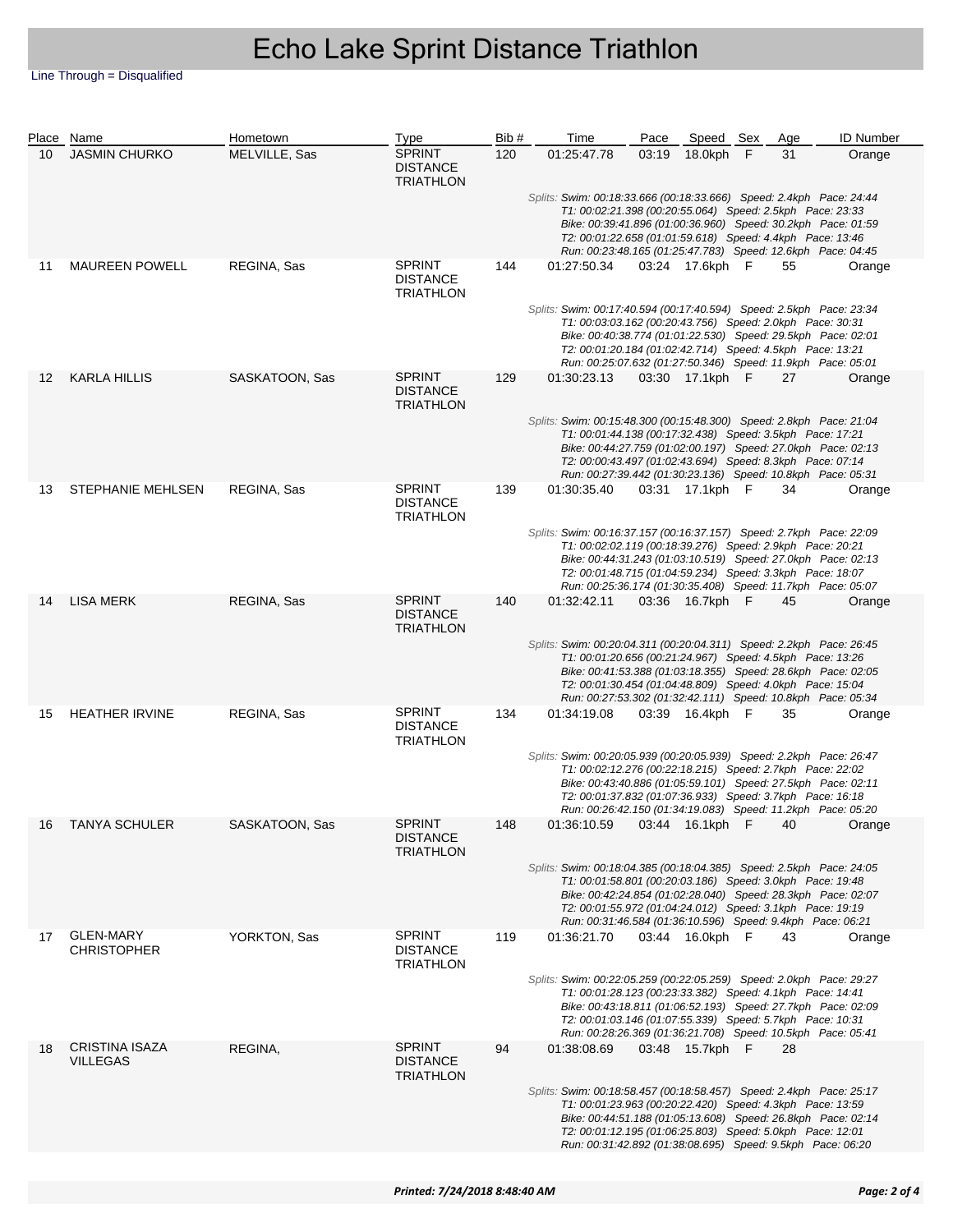Line Through = Disqualified

|    | Place Name                      | Hometown          | <b>Type</b>                                          | Bib# | Time                                                                                                                                                                                                                                                                                                                           | Pace  | Speed Sex       |     | Age                                                                                                                                                                                                                                                                                                                         | <b>ID Number</b> |  |  |
|----|---------------------------------|-------------------|------------------------------------------------------|------|--------------------------------------------------------------------------------------------------------------------------------------------------------------------------------------------------------------------------------------------------------------------------------------------------------------------------------|-------|-----------------|-----|-----------------------------------------------------------------------------------------------------------------------------------------------------------------------------------------------------------------------------------------------------------------------------------------------------------------------------|------------------|--|--|
| 19 | <b>CARMEN APPLEBY</b>           | REGINA, Sas       | <b>SPRINT</b><br><b>DISTANCE</b><br><b>TRIATHLON</b> | 114  | 01:41:35.60                                                                                                                                                                                                                                                                                                                    | 03:56 | 15.2kph         | - F | 32                                                                                                                                                                                                                                                                                                                          | Orange           |  |  |
|    |                                 |                   |                                                      |      | Splits: Swim: 00:21:04.100 (00:21:04.100) Speed: 2.1kph Pace: 28:05<br>T1: 00:01:22.104 (00:22:26.204) Speed: 4.4kph Pace: 13:41<br>Bike: 00:45:39.170 (01:08:05.374) Speed: 26.3kph Pace: 02:16<br>T2: 00:01:40.841 (01:09:46.215) Speed: 3.6kph Pace: 16:48<br>Run: 00:31:49.388 (01:41:35.603) Speed: 9.4kph Pace: 06:21    |       |                 |     |                                                                                                                                                                                                                                                                                                                             |                  |  |  |
| 20 | SARA LONDONO-SULKIN REGINA, Sas |                   | <b>SPRINT</b><br><b>DISTANCE</b><br><b>TRIATHLON</b> | 136  | 01:42:49.41                                                                                                                                                                                                                                                                                                                    |       | 03:59 15.0kph F |     | 47                                                                                                                                                                                                                                                                                                                          | Orange           |  |  |
|    |                                 |                   |                                                      |      | Splits: Swim: 00:19:39.782 (00:19:39.782) Speed: 2.3kph Pace: 26:13<br>T1: 00:03:17.262 (00:22:57.044) Speed: 1.8kph Pace: 32:52<br>Bike: 00:45:44.963 (01:08:42.007) Speed: 26.2kph Pace: 02:17<br>T2: 00:01:09.380 (01:09:51.387) Speed: 5.2kph Pace: 11:33<br>Run: 00:32:58.031 (01:42:49.418) Speed: 9.1kph Pace: 06:35    |       |                 |     |                                                                                                                                                                                                                                                                                                                             |                  |  |  |
| 21 | CHELSEA CHAMPAGNE               | REGINA, Sas       | <b>SPRINT</b><br><b>DISTANCE</b><br><b>TRIATHLON</b> | 118  | 01:43:57.05                                                                                                                                                                                                                                                                                                                    |       | 04:02 14.9kph F |     | 28                                                                                                                                                                                                                                                                                                                          | Orange           |  |  |
|    |                                 |                   |                                                      |      |                                                                                                                                                                                                                                                                                                                                |       |                 |     | Splits: Swim: 00:22:17.133 (00:22:17.133) Speed: 2.0kph Pace: 29:42<br>T1: 00:01:32.559 (00:23:49.692) Speed: 3.9kph Pace: 15:25<br>Bike: 00:43:39.703 (01:07:29.395) Speed: 27.5kph Pace: 02:10<br>T2: 00:01:21.918 (01:08:51.313) Speed: 4.4kph Pace: 13:39<br>Run: 00:35:05.745 (01:43:57.058) Speed: 8.5kph Pace: 07:01 |                  |  |  |
| 22 | <b>CHRISTINA CHAISSON</b>       | LLOYDMINSTER, Alb | <b>SPRINT</b><br><b>DISTANCE</b><br><b>TRIATHLON</b> | 117  | 01:45:32.41                                                                                                                                                                                                                                                                                                                    |       | 04:05 14.6kph F |     | 21                                                                                                                                                                                                                                                                                                                          | Orange           |  |  |
|    |                                 |                   |                                                      |      | Splits: Swim: 00:18:26.936 (00:18:26.936) Speed: 2.4kph Pace: 24:35<br>T1: 00:02:22.433 (00:20:49.369) Speed: 2.5kph Pace: 23:44<br>Bike: 00:51:17.314 (01:12:06.683) Speed: 23.4kph Pace: 02:33<br>T2: 00:01:14.928 (01:13:21.611) Speed: 4.8kph Pace: 12:29<br>Run: 00:32:10.801 (01:45:32.412) Speed: 9.3kph Pace: 06:26    |       |                 |     |                                                                                                                                                                                                                                                                                                                             |                  |  |  |
| 23 | <b>SARAH PILUK</b>              | REGINA, Sas       | <b>SPRINT</b><br><b>DISTANCE</b><br><b>TRIATHLON</b> | 143  | 01:49:26.29                                                                                                                                                                                                                                                                                                                    |       | 04:15 14.1kph F |     | 27                                                                                                                                                                                                                                                                                                                          | Orange           |  |  |
|    |                                 |                   |                                                      |      | Splits: Swim: 00:23:51.221 (00:23:51.221) Speed: 1.9kph Pace: 31:48<br>T1: 00:01:26.056 (00:25:17.277) Speed: 4.2kph Pace: 14:20<br>Bike: 00:49:42.984 (01:15:00.261) Speed: 24.1kph Pace: 02:29<br>T2: 00:00:41.291 (01:15:41.552) Speed: 8.7kph Pace: 06:52<br>Run: 00:33:44.740 (01:49:26.292) Speed: 8.9kph Pace: 06:44    |       |                 |     |                                                                                                                                                                                                                                                                                                                             |                  |  |  |
| 24 | <b>VIRGINIA WILKINSON</b>       | REGINA, Sas       | <b>SPRINT</b><br><b>DISTANCE</b><br><b>TRIATHLON</b> | 155  | 01:52:02.45                                                                                                                                                                                                                                                                                                                    |       | 04:21 13.8kph F |     | 55                                                                                                                                                                                                                                                                                                                          | Orange           |  |  |
|    |                                 |                   |                                                      |      | Splits: Swim: 00:29:22.506 (00:29:22.506) Speed: 1.5kph    Pace: 39:10<br>T1: 00:01:55.954 (00:31:18.460) Speed: 3.1kph Pace: 19:19<br>Bike: 00:46:28.952 (01:17:47.412) Speed: 25.8kph Pace: 02:19<br>T2: 00:02:55.376 (01:20:42.788) Speed: 2.1kph Pace: 29:13<br>Run: 00:31:19.663 (01:52:02.451) Speed: 9.6kph Pace: 06:15 |       |                 |     |                                                                                                                                                                                                                                                                                                                             |                  |  |  |
|    | <b>SANDRA TOWN</b>              | CARBERRY, Man     | <b>SPRINT</b><br><b>DISTANCE</b><br><b>TRIATHLON</b> | 154  | 01:53:46.28  04:25  13.6kph  F  46   Orange                                                                                                                                                                                                                                                                                    |       |                 |     |                                                                                                                                                                                                                                                                                                                             |                  |  |  |
|    |                                 |                   |                                                      |      | Splits: Swim: 00:25:55.428 (00:25:55.428) Speed: 1.7kph Pace: 34:33<br>T1: 00:02:19.469 (00:28:14.897) Speed: 2.6kph Pace: 23:14<br>Bike: 00:47:28.360 (01:15:43.257) Speed: 25.3kph Pace: 02:22<br>T2: 00:01:03.692 (01:16:46.949) Speed: 5.7kph Pace: 10:36<br>Run: 00:36:59.336 (01:53:46.285) Speed: 8.1kph Pace: 07:23    |       |                 |     |                                                                                                                                                                                                                                                                                                                             |                  |  |  |
| 26 | <b>KIM WONDRASEK</b>            | LANGENBURG, Sas   | <b>SPRINT</b><br><b>DISTANCE</b><br><b>TRIATHLON</b> | 156  | 01:53:55.36                                                                                                                                                                                                                                                                                                                    |       | 04:25 13.6kph F |     | 40                                                                                                                                                                                                                                                                                                                          | Orange           |  |  |
|    |                                 |                   |                                                      |      | Splits: Swim: 00:21:43.964 (00:21:43.964) Speed: 2.1kph Pace: 28:58<br>T1: 00:02:23.819 (00:24:07.783) Speed: 2.5kph Pace: 23:58<br>Bike: 00:50:49.642 (01:14:57.425) Speed: 23.6kph Pace: 02:32<br>T2: 00:01:01.790 (01:15:59.215) Speed: 5.8kph Pace: 10:17<br>Run: 00:37:56.146 (01:53:55.361) Speed: 7.9kph Pace: 07:35    |       |                 |     |                                                                                                                                                                                                                                                                                                                             |                  |  |  |
| 27 | AMY ROWLAND                     | REGINA, Sas       | <b>SPRINT</b><br><b>DISTANCE</b><br><b>TRIATHLON</b> | 147  | 01:54:41.50                                                                                                                                                                                                                                                                                                                    |       | 04:27 13.5kph F |     | 35                                                                                                                                                                                                                                                                                                                          | Orange           |  |  |
|    |                                 |                   |                                                      |      | Splits: Swim: 00:25:31.635 (00:25:31.635) Speed: 1.8kph Pace: 34:02<br>T1: 00:01:24.712 (00:26:56.347) Speed: 4.2kph Pace: 14:07<br>Bike: 00:49:33.218 (01:16:29.565) Speed: 24.2kph Pace: 02:28<br>T2: 00:00:43.974 (01:17:13.539) Speed: 8.2kph Pace: 07:19<br>Run: 00:37:27.964 (01:54:41.503) Speed: 8.0kph Pace: 07:29    |       |                 |     |                                                                                                                                                                                                                                                                                                                             |                  |  |  |